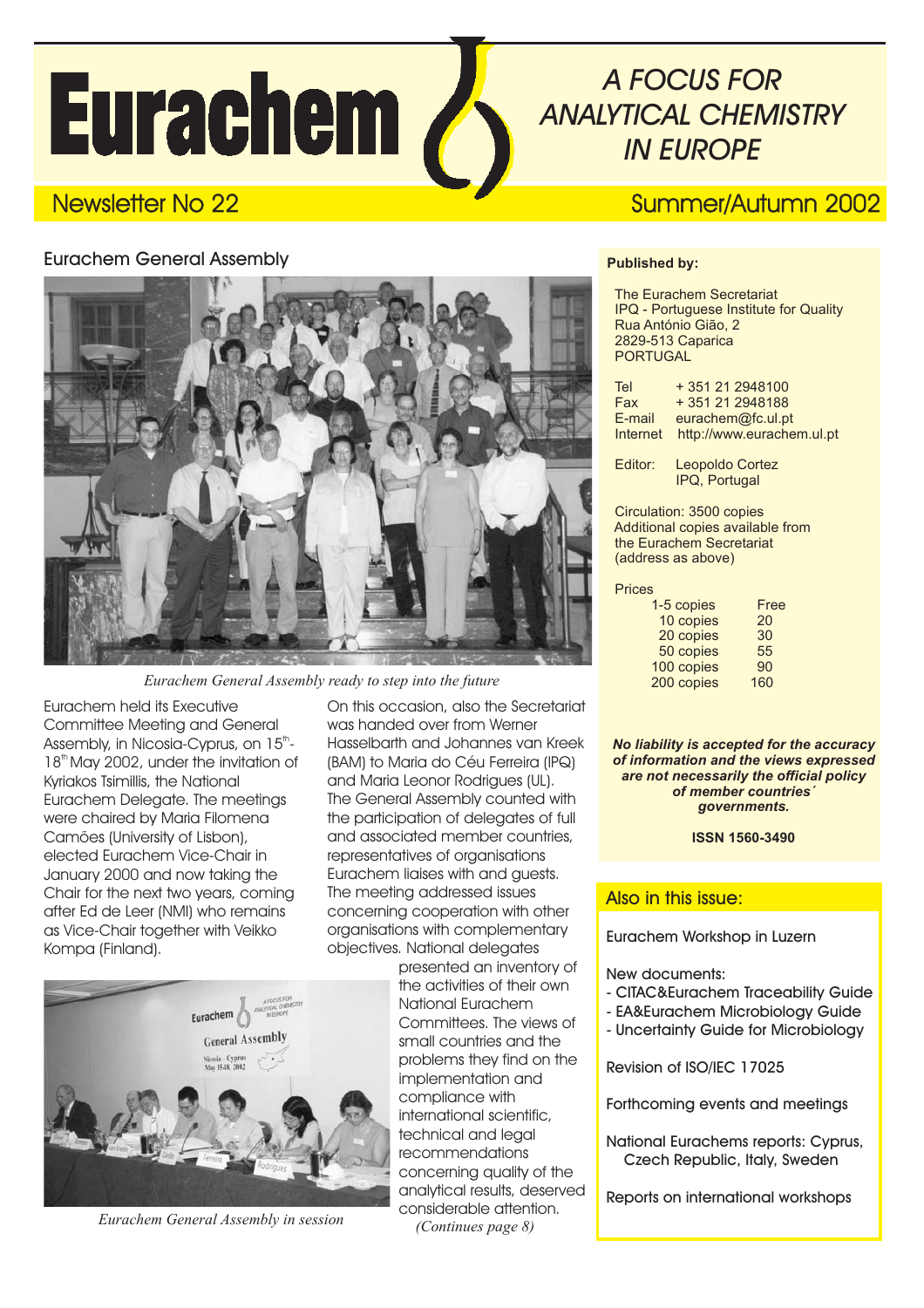#### Eurachem/CITAC Traceability Guide - draft version available

The final version of the revised CITAC/Eurachem Guide 1 (June 2002) has been prepared after extensive circulation of previous drafts and the receipt of considerable input from interested parties.

As is usual with this type of document, consensus rules the drafting group has tried to incorporate as many of the comments as possible (but in some areas we received rather diverging views!).

A number of editorial improvements have been made to previous drafts and the references and bibliography has been restructured to hopefully provide a more concise and useful resource.

Please note that this Guide is a "living" document. The major task given to us in 2001 was to align the previous version with the new ISO 17025 so the current version is not a total rewrite.

As we develop further concepts like traceability, the need for further amendment in the future will become apparent - some of the comments received relate to this and will be "stored" for future revisions.

The document will be freely downloadable from both the CITAC and Eurachem websites in due course.

On behalf of the drafting group (M.Walsh, D.Holcombe, B.King and myself), I would like to thank all for very positive contributions.

*Message from Alan Squirrell (CITAC), adapted by the Editor for the Newsletter*

*Note from the Editor: The above mentioned draft version, prepared for the Eurachem Luzern Workshop in June 2002, is already downloadable from the Eurachem website, under the "Guides and Documents" section.*

### Microbiology Uncertainty Guide from MIKES (Finland)

Providing guidance on the estimation of the uncertainty of test results is currently one of the live issues in analytical sciences.

Chemists are responsible for much of the work also for microbiological methods.

Knowing that chemists are not likely to be familiar enough with the metrological performance characteristics of microbiological methods, an ad-hoc microbiology working group under the Advisory Commission for Metrology in Finland was formed in order to produce a guide on the principles and practices of the estimation of uncertainty of microbiological test results.

The original guide was published in Finnish by the Center for Metrology and Accreditation (MIKES) in 2001.

Despite the language barrier the information spread quickly and a certain pressure was felt to make the information more widely available. An English edition\*, corrected and somewhat expanded, was published recently.

The basic ideas of the microbiology guide are in agreement with the metrological and statistical principles expounded in its two models, the ISO GUM (1995) and Eurachem/CITAC (2000) guide.

The ideas were only selected and modified to suit microbiological methods. This meant concentrating the work on the principle of combined uncertainty and on the use of assumed statistical distributions.

Variation due to particle statistics, unknown in chemistry, and also the uncertainties of personal interpretation and identification occupy prominent positions in the microbiology guide.

Principles of limited applicability in microbiology, such as collaborative tests for the estimation of precision characteristics, were omitted.

Seppo Niemela

*Note from the Editor: Comments should be sent to the author, sam.niemela@kolumbus.fi with a copy to Veikko Komppa, veikko.komppa@vtt.fi*

\*Downloadable from - *http://www.mikes.fi/documents/upload/Publication%20J3%202002\_1.pdf*

#### Revision of EA/Eurachem Guide to Accreditation for Microbiological Laboratories finished

Finally, the work of the joint EA/Eurachem working group for the revision of the former guide for accreditation of laboratories performing microbiological testing came to an end, and the new document, entitled "Guide to Accreditation for microbiological laboratories" has been approved.

The convenor of this task was M.Walsh, which was performed during 2001 and 2002, with the aim to reflect the present state-of-the-art, and to assist in the implementation of the new accreditation standard (ISO/IEC 17025).

The editorial policy pursued was to address only technical requirements, and to remove the sections

concerning organisational requirements.

The document may be freely downloaded from the Eurachem website, under the section for "Guides and Documents".

Ricardo Bettencourt da Silva **Webmaster**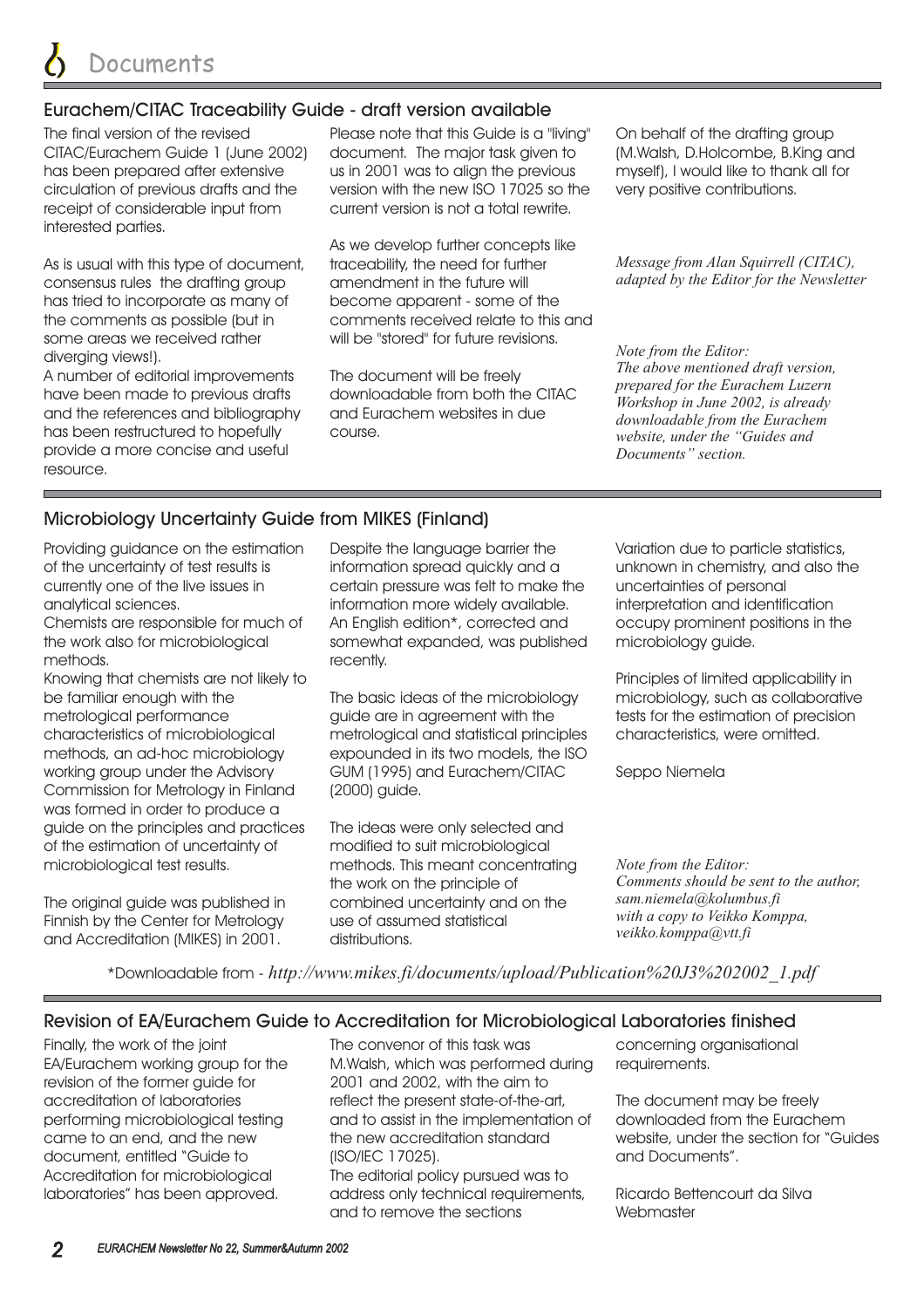#### **Editorial**

This is the first Newsletter issued after May 2002, the date when Eurachem Chair, Secretariat, Webmaster and Newsletter Editor, all started speaking Portuguese! Not because they are particularly skilled in languages, but simply because they have all been born Portuguese! This team will do its best to continue keeping Eurachem in the route of success for the next two year period. Thanks are due to those who, before us, performed so well and achieved so much.

The Newsletter is a very important vehicle for dissemination of information about Eurachem activities and projects. The long mailing list shows an increasing number of interested readers who are worth of our efforts to make it useful and pleasant to read. The editorial project will follow closely the lines set up by the previous Editor. The Newsletter will be published twice a year, with Summer/Autumn and Winter/Spring issues. Needless to say that suggestions and contributions are not only welcome but rather sought and requested.

Important issues of relevance to the analytical community are under development and Eurachem, through the activity of its working groups, will work towards supplying the required advice and scientific and technical support.

Input from delegates to the General Assembly is essential for ensuring awareness to the needs and demands of the analysts. In this respect, national Eurachems are proving to play an important role in leveling expertise and competences.

Cooperation with other organisations, whose final goal is also that of promoting the quality of analytical results is, has been and will continue to be highly appreciated and cultivated.

Last but not least, a word of appreciation goes to the Eurachem Executive, a constant and systematic source of dialogue and efficiency.

Finally and since one of Eurachem ongoing projects is the GAT (Glossary of Analytical Terms), I find it appropriate to close this short message of good wishes for Eurachem with a big

OBRIGADA (THANK YOU)

Maria Filomena Camões

#### The new Editor

Leopoldo Cortez is the coordinator of the Chemical and Interdisciplinary Metrology sector of the Portuguese National Metrology Institute (at IPQ). He holds a degree in Chemical Engineering and a MSc in Analytical Chemistry and Quality Control from the Technical University of Lisbon.

He first worked as a chemist in the Natural Parks and Reserves Agency of Portugal. Since those days he participated in several BCR and SM&T projects, including CRM exercises.

He joined IPQ in 1992 for the Accreditation Service, and qualified as a lead assessor for laboratories and certification bodies. He represented IPQ in various EA committees, namely the Multilateral Agreement Committee and the Laboratory Committee. He performed several EA peer reviews to other accreditation bodies in Europe and America.

#### The new Webmaster

Ricardo Bettencourt da Silva has a degree in Chemistry and a MSc on Food Quality Control and Toxicology by the University of Lisbon. Currently he is developing a PhD project on Chemical Metrology. He is a staff member of the Portuguese General Directorate for Crop Protection.

His research interests are focused on measurement uncertainty, method validation and routine analysis quality control where has been developing strategies based on models of the performance of the analytical methods. He has several publications on measurement uncertainty applied to the determination of pesticide residues in foodstuffs.

As part of his contribution to the Eurachem Secretariat he is the webmaster of the website.

He was elected chairman of the EEE-PT WG from 1999 to 2001. He has also been involved in various training and teaching activities, related to accreditation, QA&QC, measurement uncertainty and other metrology topics, as well as chemometrics. He is since 1994 the Technical Manager of the national Water Proficiency Testing scheme.

He was Chairman of Eurolab-Portugal Chemical Testing Committee from 1995 to 1999, and is National Delegate to Eurachem since 1999.



Since the website often represents the first and easy way to get immediate information about the aims, scope and activities of the organization, effort is being made to ensure that the homepage is kept updated and becomes an efficient forum of discussion serving the interests of the Analytical Community. Constructive criticisms and suggestions for improvement are (always!) Welcome.



*EURACHEM Newsletter No 22, Summer&Autumn 2002 EURACHEM Newsletter No 22, Summer&Autumn 3*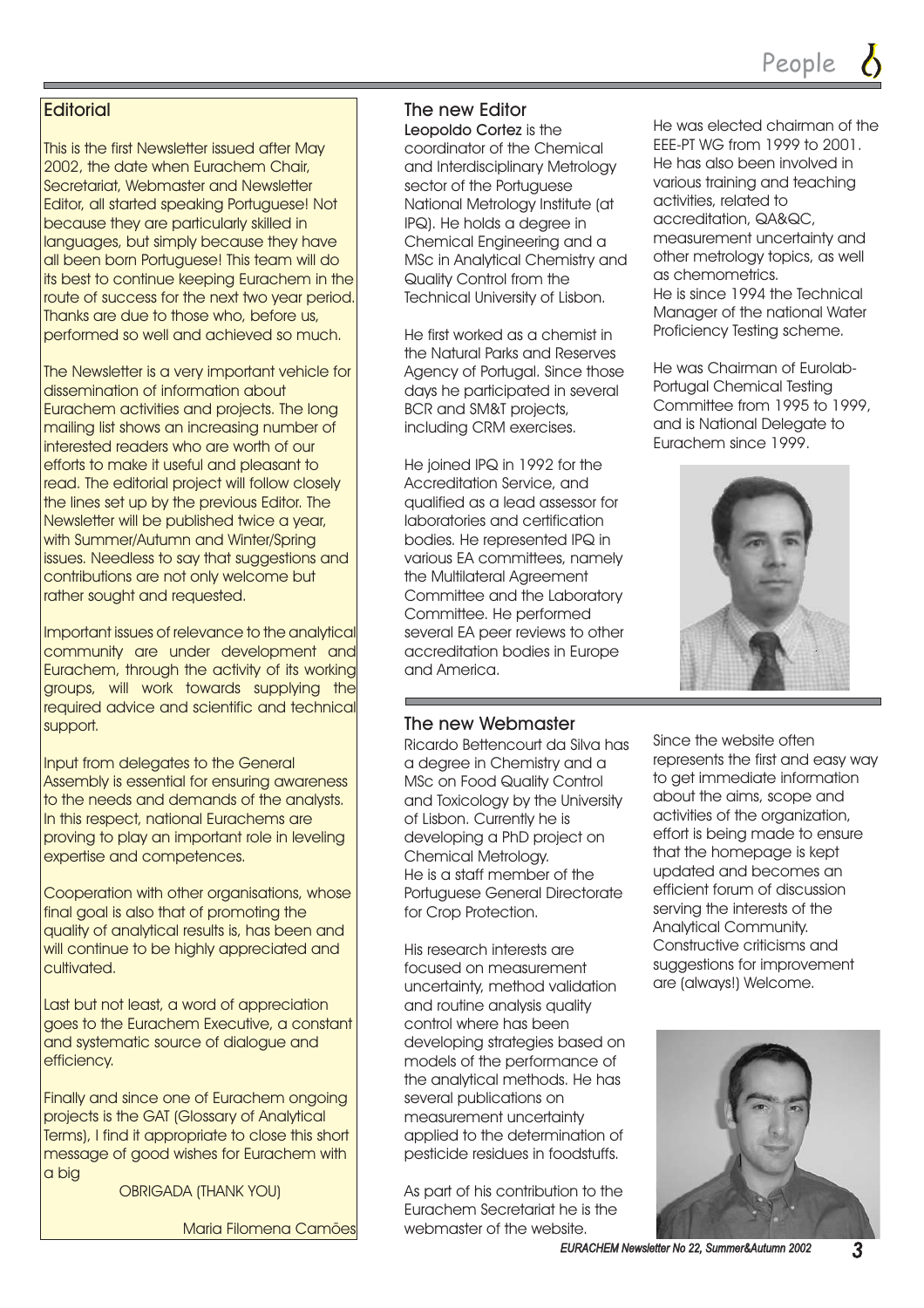#### STRATEGIC PLAN 2000-2005

A paper setting out the Mission, Key Objectives and Work Programme for Eurachem during the period 2000- 2005, has been prepared by the Eurachem Chairs in collaboration with the Executive Committee and approved by the full Eurachem Committee, where references to other key documents and a summary of activities are provided.

#### Mission

Improve the quality of chemical measurement, and measurements where chemistry is coupled with other disciplines, e.g. physics and biology, in order to meet the needs and expectations of their customers.

#### Key Objectives

To promote best practice in chemical measurement and to develop strategies and work programmes which will cater for new and emerging analytical technologies and will meet the requirements of Eurachem members and their customers in the 21 $<sup>st</sup>$  century.</sup>

- To develop European networks and national Eurachem groups as a mechanism for the exchange of information and the promotion of collaboration aimed at identifying and defining best practice in chemical measurement.
- To contribute to the development of international chemical measurement systems which enable the results of chemical measurements to be traced to authoritative, internationally recognised references, and where feasible to SI.
- To provide a robust input to and collaborate with other European and international organisations concerned with improvement of the quality of chemical measurement.
- To help decision makers and users of measurements appreciate the importance of quality issues and to encourage them to ask for evidence of the validity of the measurements they procure.
- To influence and collaborate with the Commission of the European Union and the EU programs.

#### Work Programme

A mid-term forum discussion has been triggered at the last General Assembly held in Cyprus. The Work Programme (2000-2005) has been revised and several topics have been debated.

A list of major activities has been elaborated, and includes the promotion of stronger links with National Eurachems, and the harmonisation with other organisations, namely EA, Eurolab, Euromet, CITAC and ILAC, aiming at optimising efforts and synergies, avoiding clashes and duplications.

The thematic Workshops and the Eurachem guides were considered important tools for disseminating information and increasing education and training, so these activities will continue to be prioritised.

The Eurachem website, will be further developed to make it still more interactive, "a portal to a virtual institute".

Maria Filomena Camões (Chair)

#### Revision of ISO/IEC 17025

The ISO policy committee on conformity assessment (ISO/CASCO) is pleased to announce the progress made by its group working on the alignment of ISO/IEC 17025:1999 with ISO 9001:2000 (Working Group 25). The Working Group recently had its second meeting on July 5th, 2002 in Geneva.

The main topic discussed was the report of the Working Group's subsidiary Task Group on which clauses of ISO 9001:2000 Quality management systems - Requirements necessitate amendments of ISO/IEC 17025:1999 General requirements for the competence of testing and calibration laboratories.

The most important changes needed relate to two aspects: - The commitment of "continual improvement of the quality

management system effectiveness" is not clearly stated in ISO/IEC 17025:1999.

- The customer satisfaction as specified in 8.2.1 of ISO 9001:2000 is not sufficiently addressed in ISO/IEC 17025.

Both aspects appear several times in ISO 9001:2000. It has not yet been decided how and where these necessary amendments will be addressed but the amendments should have little consequence for laboratories.

The WG has decided to change the term "quality system" to "quality management system."

As the total number of amendments is limited, and the changes are not fundamental, the WG members are in favor of going direct to the Draft International Standard (DIS) stage in order to speed up the alignment process.

The procedure in order to make this possible has been started. It is also evident that the Scope, Normative References, Terms and Definitions, Annex A and the Bibliography of ISO/IEC 17025:1999 need to be amended but these will not effect the operations of a laboratory.

The term "process" will not be introduced in the text of the standard but will be addressed in the Introduction.

The subsidiary Task Group has been given the task of drafting the text for the amendment. In addition, a paper will be produced that explains how ISO/IEC 17025:1999 addresses the other aspects of ISO 9001:2000.

The next meeting of ISO/CASCO WG25 is scheduled for December 12, 2002.

Peter van de Leemput (ISO/CASCO)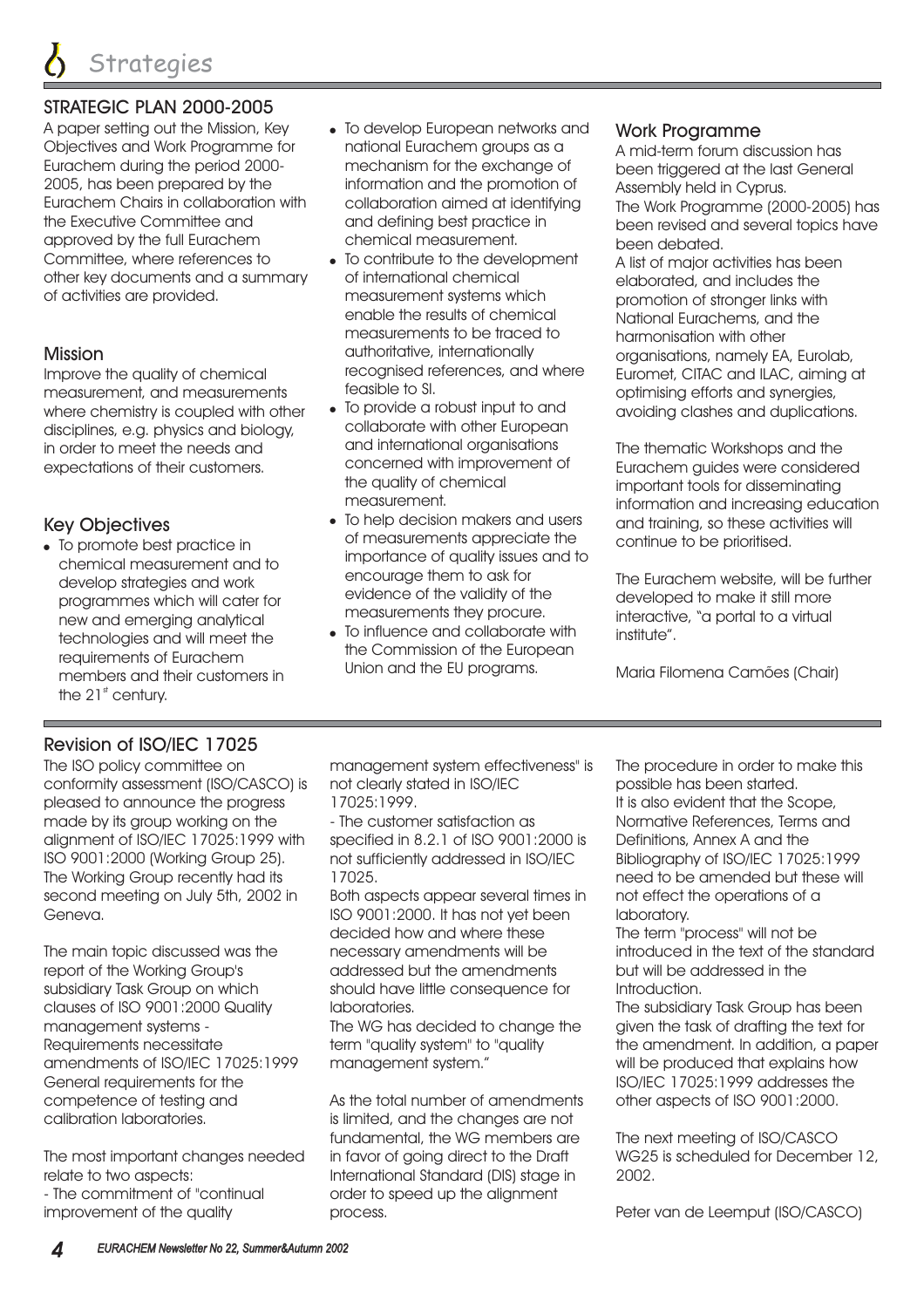#### **METCHEM**

The  $2^{\text{nd}}$  Metrology in Chemistry (METCHEM) meeting occurred on 6<sup>th</sup>- $8<sup>th</sup>$  February 2002 in Prague, at the Czech Metrology Institute, organized as a joint Euromet & Eurachem activity.

Great part of the time was devoted to the question of the CMC's (Calibration and Measurement Capabilities) accepted for each National Metrology Institute, under the framework of the BIPM MRA (Multirecognition Agreement). Two levels of scrutiny (intra-regional and interregional) are involved for this. Further details and CMC data can be found on the BIPM website: http://www.bipm.fr

Four working groups (WG) had meetings before the plenary session:

- Gas WG convened by P.Woods; - organized Inorganic WG convened by
	- R.Matschat;
	- Organic WG convened by M.Walsh; - Electrochemistry WG convened by M.Mariassy.

The following projects were closed: - Comparison of ozone standard

- reference photometers;
- Trace elements in sediment;
- Pb content and isotopic composition in wine;
- Ethanol in air standards;
- Electrolytic conductivity;
- Other projects were still on-going:
- Revision of terms in the VIM;
- Cd and Pb in water;
- Calcium, glucose and creatinine in human serum;
- Cd in rice;
- S in fuel;
- Standards for reactive gases;
- Standards for NO in nitrogen;
- Two new projects were presented:
- a supplementary comparison of NO and SO $_{\tiny 2}$  at ambient concentrations;
- PAH measurements in soil.

Reports from Euromet, CCQM, Eurachem and EEEE-RM were also presented by representatives. The next meeting will be hosted by METAS in Wabern (Switzerland) from  $12<sup>th</sup>$  to  $14<sup>th</sup>$  February 2003.

Leopoldo Cortez (IPQ)

#### EPTIS - The website

Last year, Eurachem formally declared its commitment to EPTIS the European Proficiency Testing Information System. An introduction to EPTIS was given in the previous edition.

EPTIS takes the form of a database which is free and publicly available on the internet. It is a joint publication of a network of 16 European partners. The associated website serves as a portal to EPTIS, giving access to the database and providing additional information to the user. The countries covered by EPTIS (see map aside) have most of their PT schemes registered in the database. EPTIS is open for geographical expansion and requests and applications indicate that there is an interest indeed, but these intentions require funding.

On the front page we make clear reference to our supporting organisations who have agreed to give active support and patronage. At present these are Eurachem, Eurolab and ILAC - the Eurachem liaison officer is Nick Boley. EPTIS very much appreciates these commitments.

The search button provides access to the database. The query is based on a selection of predefined keywords. The query results are listed and the

details of each PT scheme displayed on demand. These details include a comprehensive summary of the scheme's quality characteristics based on the requirements of ISO/IEC Guide 43.

To help the user judge this information we have prepared an impression of what good PT practice in Europe is. The quality button takes the user to a compilation of those quality elements which are or are not satisfied in the majority of the schemes contained in EPTIS. Since EPTIS contains a large part of the European PT schemes we

suppose this compilation is representative for Europe.

EPTIS was launched in the year 2000 and the number of PT schemes has steadily grown since then. The current number of PT schemes is displayed automatically at the bottom of the button bar - at present over 700. We are convinced to have set up a useful service for laboratories, PT providers and accreditors and we kindly invite you, too, to visit EPTIS at http://www.eptis.bam.de.

Johannes van de Kreeke (BAM)

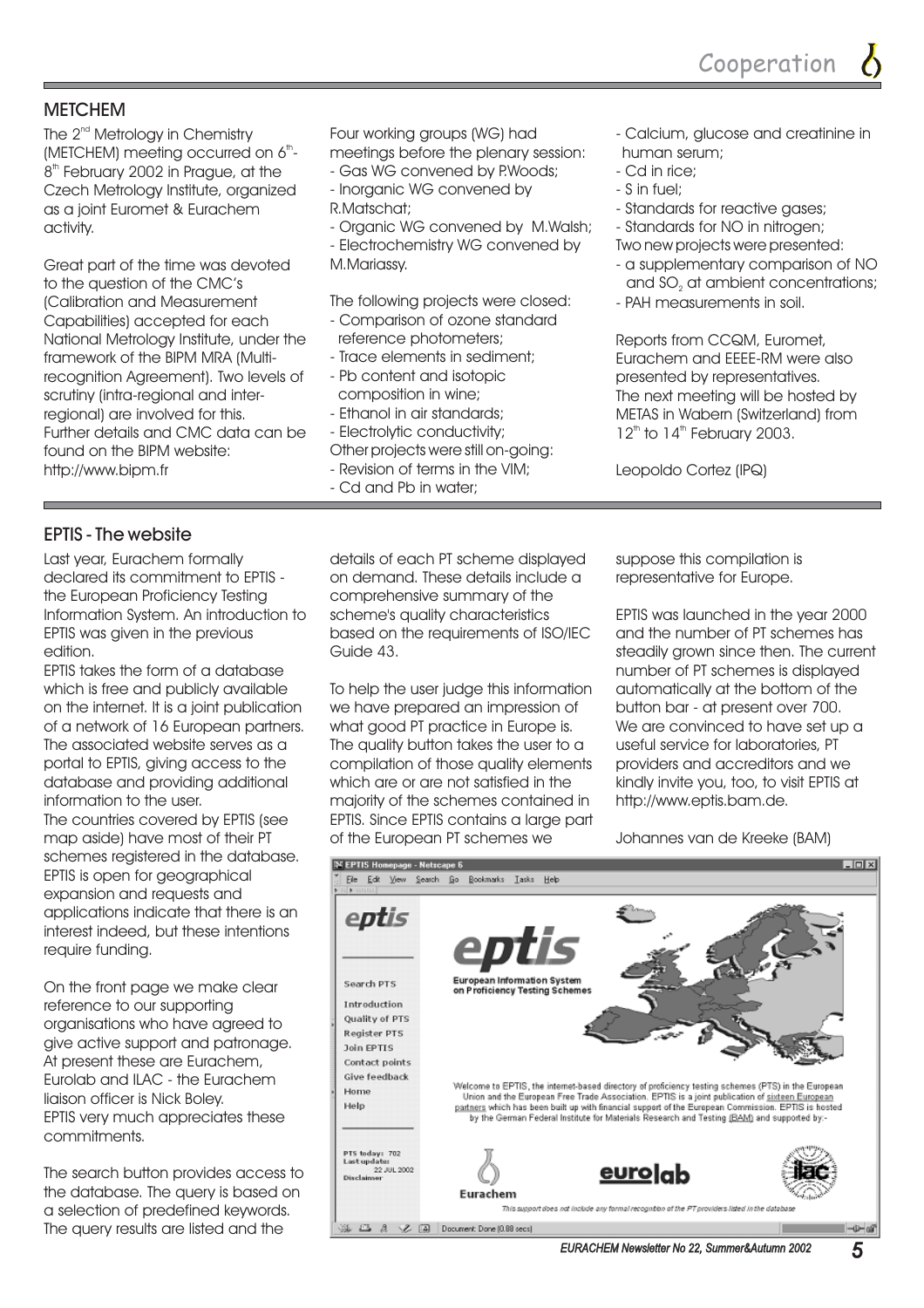#### Workshop on Measurement Traceability and Uncertainty in Analytical Chemistry

The workshop took place in the Culture and Congress Center in Luzern/Switzerland from June 16-18 2002.

Traceability and uncertainty are important elements of measurement results and for this reason they are given greater emphasis in ISO/IEC 17025 than in Guide 25. The main objective of this workshop was to share experiences and to develop guidance on how these requirements can be met in a cost effective manner.

After reviewing these requirements, the first session concentrated on the experience gained using the  $2^{\text{nd}}$ edition of the Eurachem/CITAC Guide "Quantifying Uncertainty in Analytical Measurement" with particular emphasis on the use of validation data in uncertainty estimation. Working Groups considered such topics as practical examples of uncertainty evaluation, design of validation studies to provide uncertainty data and experience on implementation of ISO/IEC 17025. In addition, topics not covered in the current edition of the Eurachem/CITAC Guide, such as evaluation of uncertainty near detection limits and in qualitative analysis have been discussed, together with current work being carried out to update the ISO GUM.

| <b>Results of the</b><br>Questionnaire (1)<br><b>Global Evaluation</b> |     | abstention     | ×<br>excellent | good | $\ast$<br>could be better |
|------------------------------------------------------------------------|-----|----------------|----------------|------|---------------------------|
| Overall impression of the event                                        | 97  | $\overline{4}$ | 55%            | 42%  | 3%                        |
| Organisation                                                           | 102 | $\Omega$       | 89%            | 10%  | 1%                        |
| Service of the workshop office                                         | 98  | 3              | 69%            | 31%  | $0\%$                     |
| Service of the tourist office                                          | 62  | 39             | 53%            | 42%  | 5%                        |
| Training session                                                       | 61  | 40             | 23%            | 51%  | 26%                       |
| Workshop                                                               | 94  | $\overline{7}$ | 28%            | 53%  | 19%                       |
| Get together party                                                     | 78  | 23             | 58%            | 38%  | 4%                        |
| Workshop dinner                                                        | 88  | 13             | 93%            | 6%   | $1\%$                     |
| Location                                                               | 89  | 12             | 94%            | 2%   | 3%                        |
| Lunches                                                                | 100 | 1              | 51%            | 44%  | 5%                        |
| Luzern                                                                 | 95  | 6              | 76%            | 24%  | $0\%$                     |
| * percentiles excluding abstentions                                    |     |                |                |      |                           |

*Table 1 - Results from the evaluation of returned questionnaires on organisational issues*

The second session covered the Eurachem/CITAC draft guide on measurement traceability (124 kB), giving practical guidance on how to establish the traceability of results obtained using existing methods. Selection and use of reference materials for establishing traceability has been discussed as has been the international work being carried out under the auspices of BIPM to provide traceability to SI.

Working Groups on traceability for existing methods, traceability and method development, selection and use of reference materials, accreditation and the development

of international traceability system were hold.

The lectures can be freely downloaded from the CITAC&Eurachem website: *www.measurementuncertainty.org*

The results from the evaluation of the questionnaires returned by the participants showed that the majority of persons graded the overall impression as excellent (see table 1 above). Social activities were also highly appreciated.

*(Continues page 7)*



*Break with a marvelous view to Luzern during the Workshop*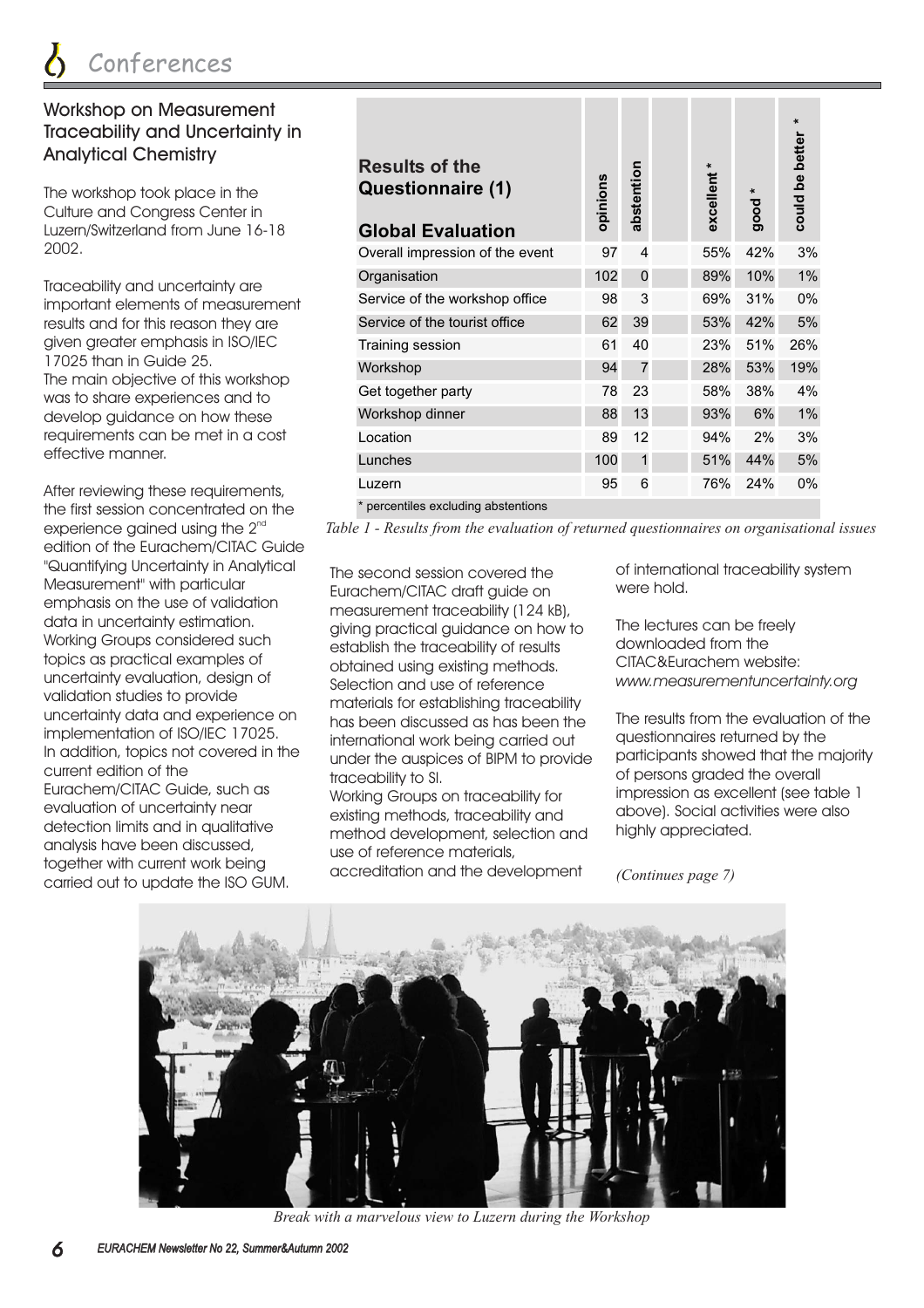#### Workshop on Measurement Traceability and Uncertainty in Analytical Chemistry

*(Continued from page 6)*

The results from the questionnaires' evaluation regarding the sessions indicate that the what may be considered as new topics (measurement uncertainty in qualitative analysis and traceability) were most welcomed by the participants (see table 2 below) - it should be noted that the number of persons attending the lectures is different from those attending the working groups sessions.

*Text partially extracted from www.measurementuncertainty.org with contribution from Matthias Roesslein and additional comments from the Editor*



*The beautiful scenary of Luzern impressed many participants*

| Table 2<br><b>Results of the Questionnaire (2)</b><br><b>Evaluation of sessions</b>          |     | abstention     | $\ast$<br>highly relevant | $\star$<br>very relevant | relevant * | $\pmb{\ast}$<br>not relevant |
|----------------------------------------------------------------------------------------------|-----|----------------|---------------------------|--------------------------|------------|------------------------------|
| Why do we have measurement uncertainty (MU)                                                  | 59  | 42             | 25%                       | 41%                      | 31%        | 3%                           |
| An introduction into the evaluation of measurement uncertainty                               | 61  | 40             | 26%                       | 44% 28%                  |            | 2%                           |
| An introduction to uncertainty modelling                                                     | 59  | 42             | 25%                       | 24% 37%                  |            | 14%                          |
| Discussion of examples in three working groups                                               | 57  | 44             | 28%                       |                          | 28% 39%    | $5%$                         |
| ISO/IEC 17025 requirements on measurement uncertainty and traceability                       | 99  | 2              | 26%                       | 47%                      | 26%        | 1%                           |
| Introduction to Eurachem / CITAC Uncertainty Guide 2nd edition                               | 99  | $\overline{c}$ | 30%                       |                          | 50% 20%    | 0%                           |
| Procedures for utilising validation datafor uncertainty evaluation                           | 98  | 3              | 33%                       |                          | 52% 12%    | 3%                           |
| Interpretation of ISO/IEC 17025 guidance on measurement uncertainty and traceability         | 97  | $\overline{4}$ | 29%                       |                          | 47% 23%    | 1%                           |
| Application of GUM to purity verification: an outlook to new approaches for evaluation of MU | 99  | 2              | 16%                       | 41%                      | 32%        | 10%                          |
| Introduction of the measurement uncertainty concept in Nestlé laboratories                   | 99  | $\overline{2}$ | 45%                       | 33%                      | 20%        | 1%                           |
| WG 1.1 Evaluation techniques/practical examples                                              | 31  | 70             | 29%                       |                          | 45% 16%    | 10%                          |
| WG 1.2 Design of validation studies to provide uncertainty data                              | 35  | 66             | 23%                       |                          | 37% 40%    | 0%                           |
| WG 1.3 Experience on implementation of ISO/IEC 17025                                         | 25  | 76             | 28%                       | 36% 36%                  |            | 0%                           |
| WG 1.4 Meeting customer requirements for compliance with specifications                      | 20  | 81             | 30%                       |                          | 35% 35%    | 0%                           |
| WG 1.5 MU and limits of detection and quantifications                                        | 27  | 74             | 22%                       | 37% 41%                  |            | 0%                           |
| WG 1.6 MU in qualitative analysis                                                            | 20  | 81             | 55%                       |                          | 25% 20%    | 0%                           |
| Report back of WGs                                                                           | 62  | 39             | 32%                       |                          | 40% 24%    | 3%                           |
| Principles and purpose of traceability                                                       | 98  | 3              | 36%                       |                          | 49% 14%    | 1%                           |
| Introduction to Eurachem / CITAC Draft Guide on traceability                                 | 100 | 1              | 38%                       | 41% 20%                  |            | 1%                           |
| Selection and use of reference materials for establishing traceability                       | 99  | $\overline{c}$ | 39%                       |                          | 44% 16%    | 0%                           |
| Establishing international traceability and comparability                                    | 93  | 8              | 27%                       |                          | 33% 33%    | 7%                           |
| WG 2.1 Traceability for existing methods                                                     | 34  | 67             | 47%                       | 35%                      | 18%        | 0%                           |
| WG 2.2 Traceability and method development                                                   | 29  | 72             | 45%                       | 28%                      | 24%        | 3%                           |
| WG 2.3 Accreditation – what should accreditators look for                                    | 31  | 70             | 32%                       | 32%                      | 26%        | 10%                          |
| WG 2.4 Selection and use of reference materials                                              | 19  | 82             | 47%                       | 37% 16%                  |            | 0%                           |
| WG 2.5 Development of international traceability system                                      | 22  | 79             | 59%                       |                          | 23% 18%    | 0%                           |
| Report back of WGs                                                                           | 50  | 51             | 38%                       | 50% 12%                  |            | 0%                           |
| percentiles excluding abstentions                                                            |     |                |                           |                          |            |                              |

*Table 2 - Results from the evaluation of returned questionnaires on Workshop sessions.*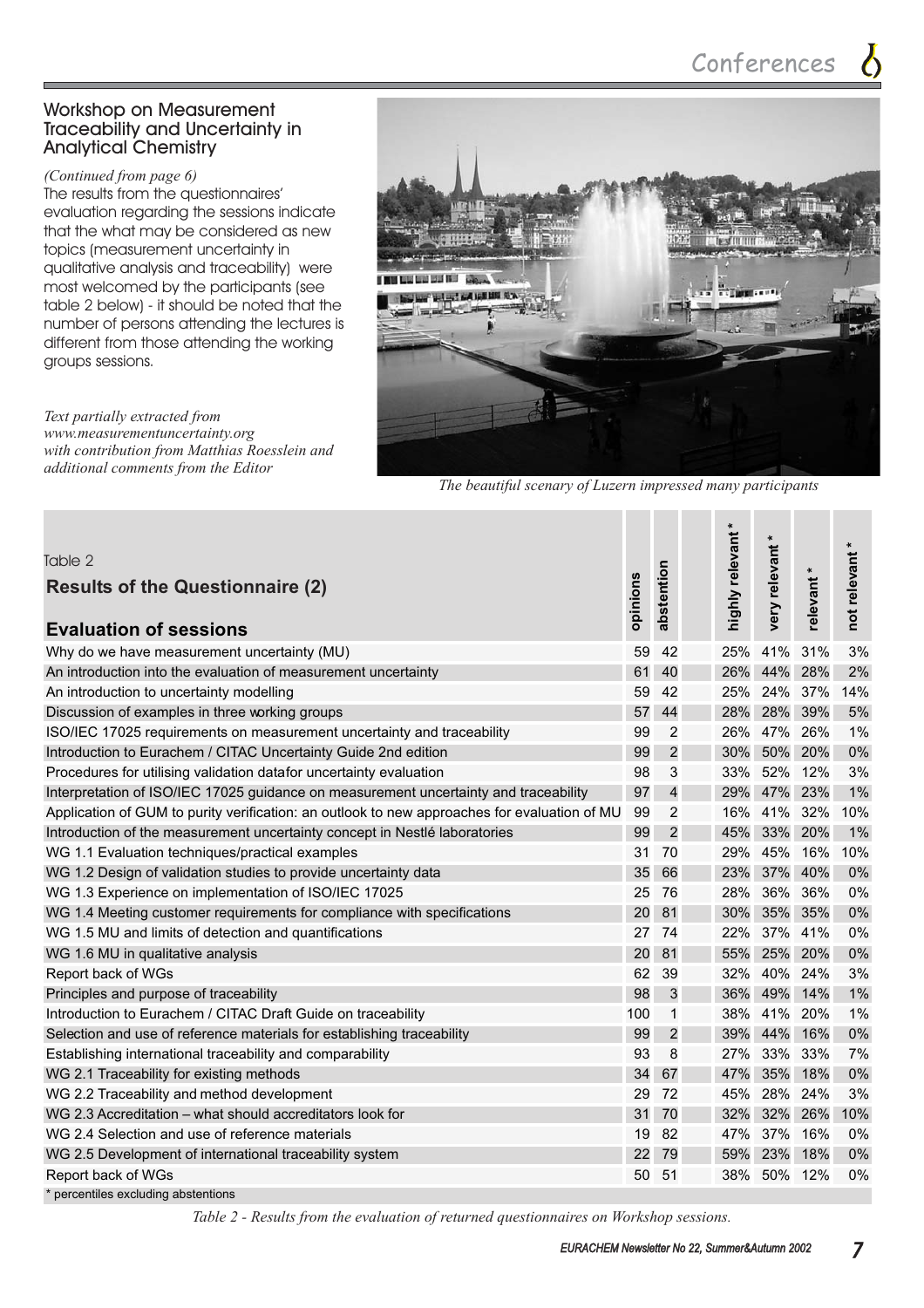#### Eurachem General Assembly *(Continued from page 1)*

A Forum Discussion was organised around three major topics, Eurachem-midterm review (2000/2005) and the way forward, Proficiency Testing, Reference Materials and their roles in Quality Management. The discussion around these latter, aimed at sensing the arguments of the Laboratories

#### Regional Workshop in Cyprus

Taking the opportunity of the presence in Nicosia of a considerable number of international experts in Quality related issues, the Cyprus Eurachem Committee, in cooperation with PUC, the Pancyprian Union of Chemists, organised a regional workshop "Quality Assurance in Testing Laboratories - a need and a challenge", which took part on the  $14<sup>th</sup>$  and  $15<sup>th</sup>$  May and counted with the support of CYS (Cyprus Organisation for Standards and Control), CyprusLab, IRMM, CITAC and Eurolab.

The Workshop was well attended by nearly one hundred participants, about half from Cyprus and the other half representing countries from almost all member states of EU and the accession countries as well as Australia and Syria.

The objective of the organisers in acting as a bridge between European and Mediterranean countries was fulfilled.

The program evolved over three half day sessions, addressing International Developments, Practical Tools for Achieving Quality and Applications.

Community about the present scene on what concerns standards and recommendations.

The next Eurachem Executive Committee Meeting will take place next October, in Dublin-Ireland, under the invitation of Maire Walsh and Eurachem Ireland.

Eurachem General Assembly 2003, upon invitation by Ernst Halder and Bruno Wampfler, will be housed by Eurachem Switzerland, at St.Gallen, 20<sup>th</sup>-24<sup>th</sup> May 2003.

Maria do Céu Ferreira (Secretary)



*The excellent atmosphere lived in the Workshop is illustrated in this group photo*

After an introductory lecture by K. Tsimillis on "Quality Assurance Activities in Small countries - Problems and Perspectives" thirteen other lecturers addressed topics that covered a wide range of items concerning Metrology in Chemistry its tools and needs, such as Traceability in Analytical Chemistry, Uncertainty requirements of the ISO 17025, Certified Reference Materials, Proficiency Testing, Fitness for Purpose of Analytical Methods and Accreditation.

The Program was well organised, having allowed for a good balance between oral presentations and vivid Panel Discussions, denoting the high



*An aspect of the workshop sessions, showing a highly focused audience*

level of interest and expertise of the attendants.

The atmosphere among the participants in this week of Eurachem events was friendly, allowing fruitful discussions. The meals, with excellent food which takes advantage of the many aromas of the local products, were an excellent opportunity for extra discussion of work plans.

Traveling to Nicosia gave the western and central Europeans a better understanding of the way of living, the feelings and hopes of the not much more than half a million Cypriots and a sense of admiration for the effort they are putting on the development of their country, on the way to EU membership.

After six days of solid work, the after meeting excursion to the mountains, to the beaches and to traditional villages, was a deserved and much appreciated way of closing the week and this memorable stay. We will meet again.

In the meantime, "Good Work" and "Thank You"!

Maria Filomena Camões (Chair)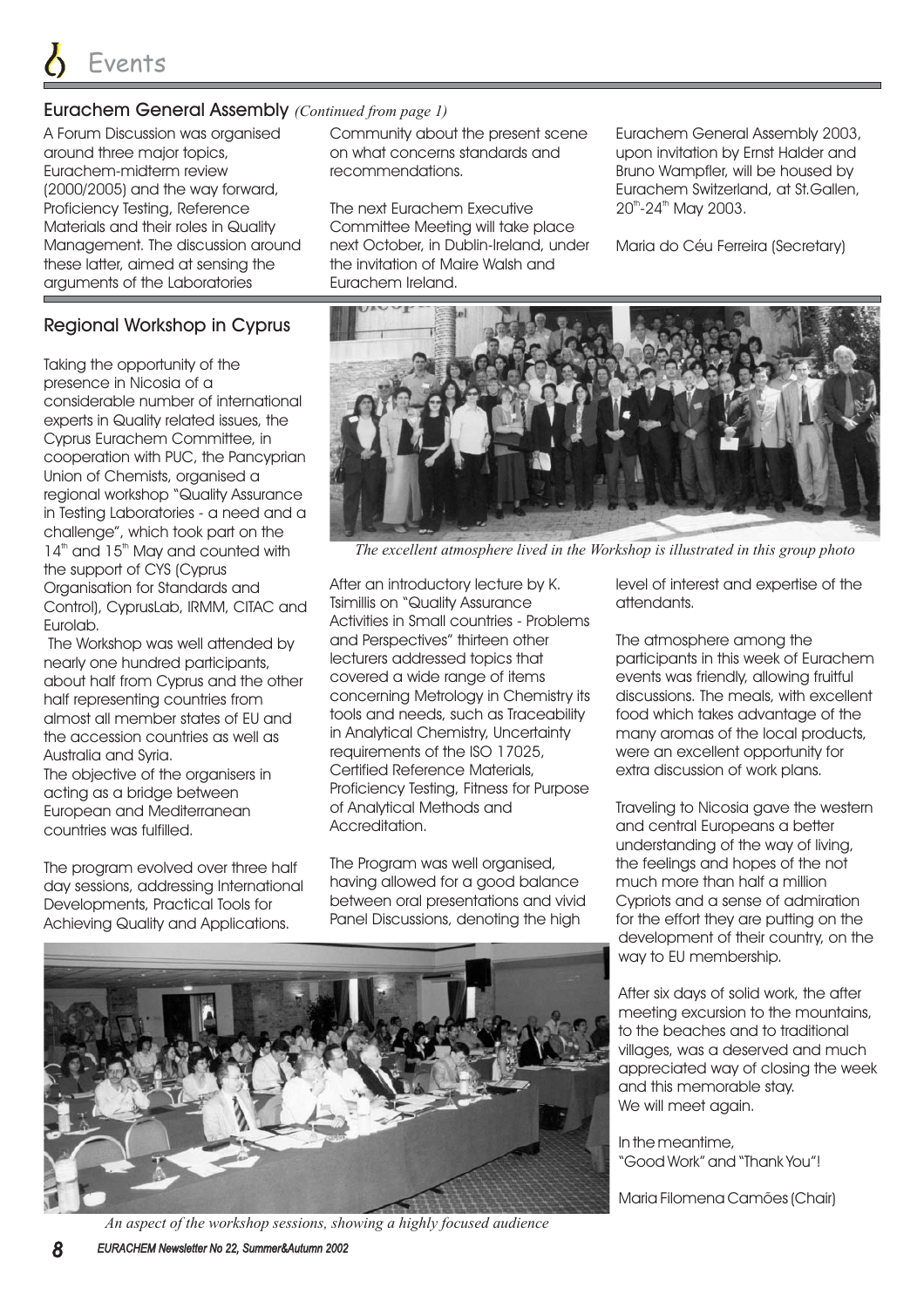#### Workshop "Towards an Integrated Infrastructure"

The Minister of Science of Poland housed the above named Workshop, under the auspices of the European Commission, in Warsaw, on the  $18^{\text{\tiny{th}}}$  and  $19^{\text{\tiny{th}}}$  June.

The  $6^{\text{th}}$  Framework Program is defined, the priority Thematic Areas have been decided and soon calls will be launched; Measurement and Testing will not be one of them. The state of the art concerning "Measurements" and their relevance for quality of life, sustainable development, was discussed over two days along four half day sessions.

In session nr. 3 four speakers made presentations, one of them being Paul Hetherington, Euromet´s Chair. Eurachem, was invited to participate in a Panel Discussion, that followed and the same happened to Eurolab represented by its Chairman Horzt Czichos. After a short presentation in which we introduced Eurachem its goals and achievements, the Chairman of the session, Klaes Blackwel, President of the High Level Expert Committee addressed us with the following questions…. Why so many Es? Can you not integrate?

The short debate that followed, brought more comments and recommendations than suggestions and these were basically in the sense of making the message of "Measurements with Quality" available to the general public, the user of analytical data that exists in any of us and , in particular, the legal community. Klaes Blackwell finished with the wise statement "again and again,…." which goes in the same line of Eurachem slogan "Education and Training, Training and Education".

The last session was devoted to the presentation of the  $6^{\text{\tiny th}}$  Framework Program, its instruments, its budget, its objectives and scope.

#### EoI for Network of Excellence

Eurachem has submitted an Expression of Interest (EoI) on a Network of Excellence "Trust Traceable Analytical Results/TAR" for the call that closed on the  $7<sup>th</sup>$  of June. This was possible due to the support, incentive and collaboration of many of Eurachem delegates and colleagues from the organisations Eurachem liaises with among others. The Core Group is representative of our areas of expertise and interest.

In the case of a successful application, we hope that projects will be submitted with an enlarged list of participants.

Our achievements along the past decade speak for us and we feel reassured that Eurachem will continue to be recognized, and will come out of this process stronger and more visible. We have shown efficiency by fragmentation in productive Working Groups and we have shown competence in integrating those competences as well as with NMIs, Accreditation Bodies, Academia, Professional Organisations, Testing Laboratories and, last but not least, the Users. This period when we have set the foundations and opened the way has been very exciting and rewarding.

This success story is likely to be recognized and we will be stakeholders of a new, reformulated, upgraded, infrastructure for Measurement.

Restructuring may be involved, but we will face it as we have always done when a new problem emerges, let it be chemical or otherwise. We will follow the developments and will seek guidance on the best way to contribute to a move that is intended to be beneficial. Horst Czichos foresees a "Federation of Institutions". Time will tell, the organisations may change, but the competences, the goals and the needs are there.

Although we have always been busy and attentive, we should tell ourselves that this is another special moment for concentrating efforts.

# Announcements

#### 4<sup>th</sup> Workshop EURACHEM / EQALM / CITAC

*PROFICIENCY TESTING IN ANALYTICAL CHEMISTRY, MICROBIOLOGY AND LABORATORY MEDICINE* Bracknell, UK 16-18 February 2003

*Lectures:* Monday 17 February 2003

- Effect of ISO/IEC 17025 on laboratories and accreditation bodies to make participation in PT a requirement : Alan Squirrel (NATA)
- Statistical interpretation (ISO 13528) and uncertainty in PT Schemes : Steve Ellison (LGC)
- Regulatory Aspects of PT Experience from the Water Sector : Michael Koch (University of Stuttgart)
- Application and use of PT by participants customers: various speakers.
- *Working groups:*
- PT as a tool for regulators and customers
- PT as a tool for accreditation
- Evaluation of performance and uncertainty

Frequency of PT participation Selection of appropriate PT schemes

*Lectures: Working groups: Conclusions* Tuesday 18 February 2003 A clinical update : Dan Tholen (A2LA) Developments in microbiological PT : Mike Noble (CMPT) International harmonisation : To be advised Use and abuse of PT : Nick Boley (LGC) Added value of PT and cost benefit evaluation Global harmonisation and rationalisation New technical areas and challenges in PT Accreditation of PT providers

#### *Closure*

More informations available on: Website: www.lgc.co.uk E-mail: ptgroup@lgc.co.uk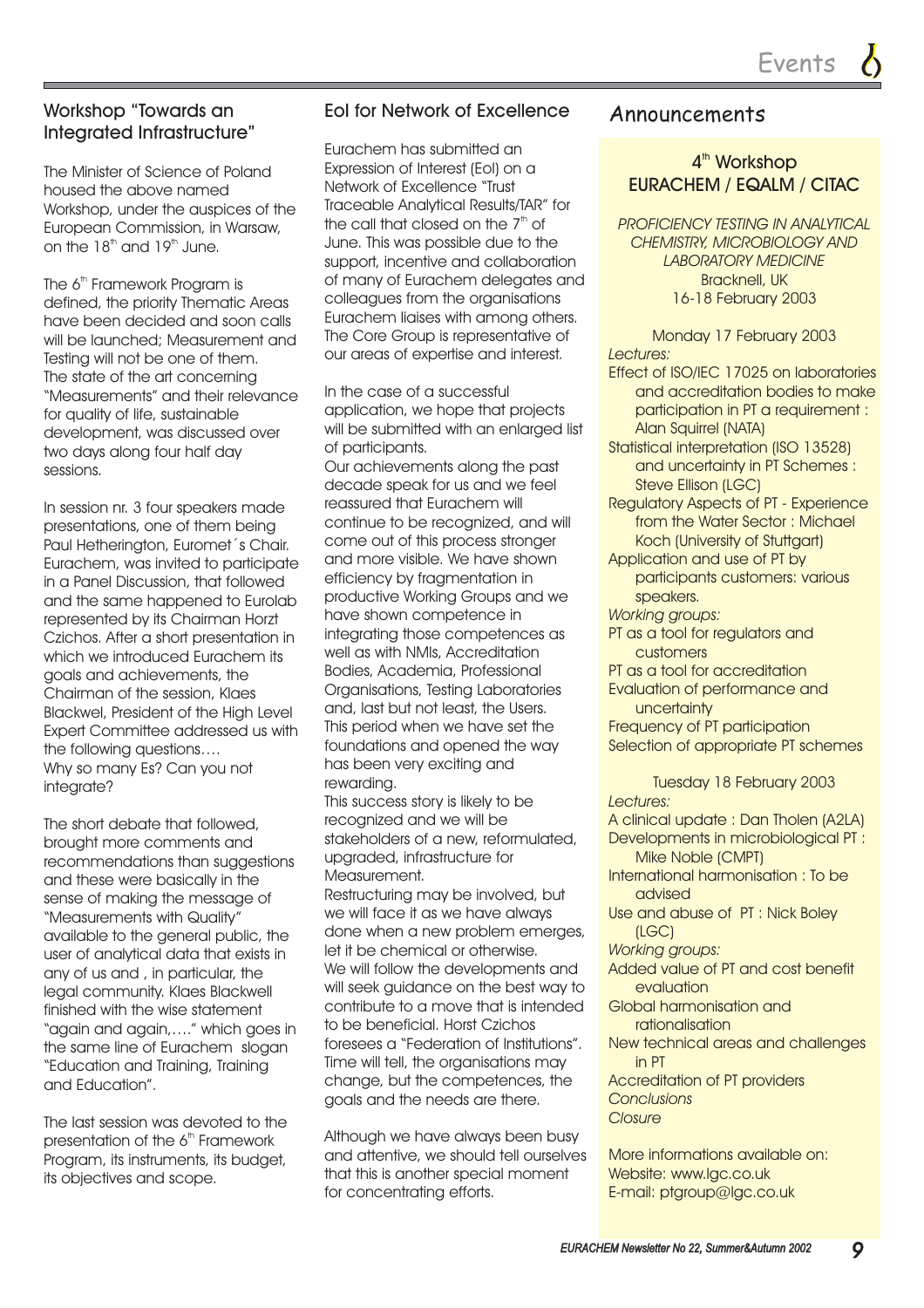#### Survey "Quality Management at University Laboratories"

With the increasing international focus on the quality of analytical results, laboratories are required to demonstrate comparability of their measurement results with results obtained elsewhere in the world. This requires concepts and tools to establish traceability.

The Eurachem Working Group Analytical Quality Assurance (AQA) at Universities was established to develop concepts for actions and structures of AQA at universities. The scope is to provide assistance and support to universities facing the challenges of the new developments and demands in this field. With this survey we are seeking guidance and advice in ensuring the position of Analytical Chemistry in science and technology.

The goal of the survey is to identify the needs and priorities of analytical laboratories at universities.

We invite you to take the time to complete the questionnaire and fax or send it back at the earliest convenience.

We appreciate any help and would be delighted with any thoughts, comments and suggestions going beyond the survey.

Please note that any information will be kept confidential.

It is expected that the questionnaire is discussed and disseminated to as many university colleagues as possible.

The questionnaire is available on the homepage indicated below.

In case of questions please don't hesitate to contact the author, We thank you in advance for your cooperation. Prof. Dr.-Ing. B. Neidhart.

*Contribution from B.Neidhart, adapted by the Editor for the Newsletter.*

*Questionnaire available from http://www.coast.gkss.de/analytic/aqm.html*

#### Forthcoming meetings (2003)

- EA-Eurolab-Eurachem-Euromet Chairs meeting: Lisbon (Portugal), 17<sup>th</sup> January
- METCHEM 2003 meeting: Wabern (Switzerland), 12<sup>th</sup>-14<sup>th</sup> February
- CITAC-Eurachem-EQALM Workshop on PT: Bracknell (U.K.), 16<sup>th</sup>-18<sup>th</sup> **February**
- Eurachem 2003 General Assembly / Executive meeting: St.Gallen (Switzerland), 20<sup>th</sup>-24<sup>th</sup> May
- BERM-9: Berlin (Germany), 15<sup>th</sup>-19<sup>th</sup> **June**
- Eurachem Workshop on AQA and Education & Training / Executive meeting: Siegen (Germany), 6<sup>th</sup>-12<sup>th</sup> October
- 11<sup>th</sup> International Metrology Congress: Toulon (France), 20<sup>th</sup>-23<sup>rd</sup> October

#### Eurachem Glossary of Analytical Terms (GAT)

During the last Eurachem meeting in Cyprus is was decided, at the Education and Training (E&T) Working Group session, to take the GAT project back under the supervision of the Group and to take up work again for the Glossary of Analytical Terms (see AcQual for the published terms of the Glossary of Analytical Terms).

The Head of this Working Group is Prof. B. Wenclawiak from the University of Siegen in Germany. As you might know, he is the successor of Prof. B. Neidhart, who set up the GAT project initially. This nominal change in responsibility does not affect directly the work on the GAT, which will continue in the spirit it was set up. I will continue as the contact person.

It was discussed that the translations of the terms into the various team member's native languages, should afterwards be published in an appropriate way in their respective home countries.

If it has been done already, perfect!

I am collecting the translations from all participants and have already a 'nice collection of languages. I was already able to collect GAT translations of 2/3 of the European languages up to now. This is already a very nice outcome of the project, but it means on the other hand that 1/3 of the languages are still missing - I would like to have these translations soon.

Suggestion of new analytical terms which should be explained in the GAT is also asked.

But I need to say that there is more work coming than just the translations. After completing the list of unexplained GAT terms, groups of terms will be formed. The terms which need clarification will be send around (in regular intervals) and a definition, a description and an example will be asked.

Then the 'real work' will come up! This does certainly not mean that I am expecting perfectly formulated paragraphs! A short account of ideas on these terms for definition, description and example, will be perfectly enough!

Since so many different opinions will appear on the terms, I will need to collect these anyway and will formulate something which will afterwards be send for approval. The approved terms will then be published in AcQual as it was done in former times.

For more information on the Project, do not hesitate to contact me.

Markus Ostermann (BAM) *[Markus.Ostermann@bam.de]*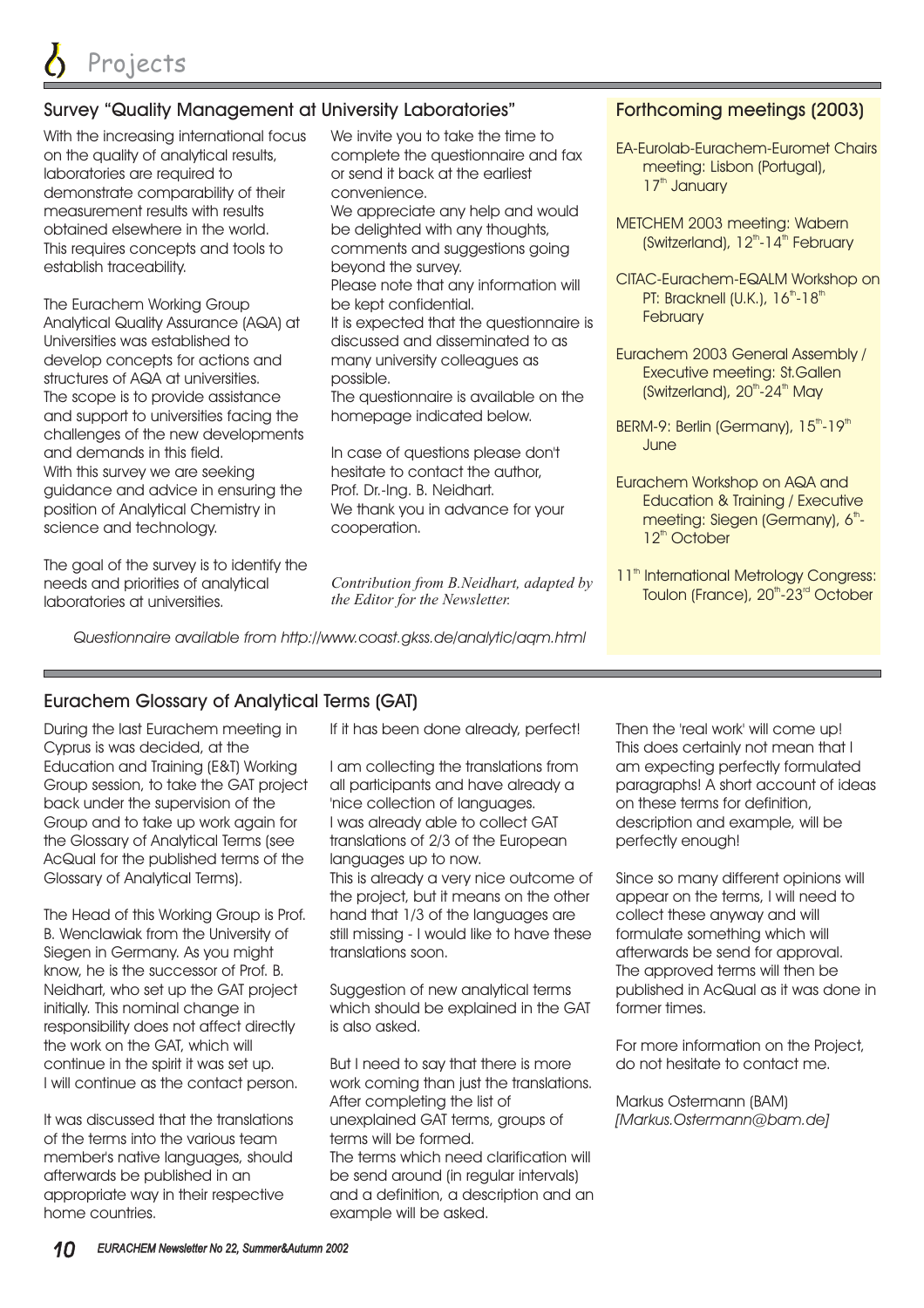#### Eurachem - CZ

Report from Czech Republic

National Eurachem organization in the Czech Republic Eurachem-CZ was established in September 1992 as an independent organization. It now represents about 90 members: 83 laboratories from academia, universities, industry and private sector and 7 'individual members'. 'Individual membership' is open on request to individuals who are not associated with any laboratory or organization.

Eurachem-CZ has issued up to now 25 issues of Eurachem-CZ Newsletter. Every issue includes now a pilot article dealing with topics from analytical QA/QC, chemical metrology or accreditation written by an expert in the field. Contents and short Czech abstracts of articles of current issues of the Accreditation and Quality Assurance journal are also included.

Eurachem-CZ homepage at www.eurachem.cz is available since 1997.

Many Eurachem Guides were translated into Czech and published within a series of Eurachem-CZ monographs QUALIMETRICS, now comprising 11 volumes.

Much of the effort is focused on promoting education and training for analytical chemists through seminars, workshops, and courses. QA/QC courses for analytical laboratories, started in 1994.

Eurachem-CZ organizes 2 - 3 monothematic all-day seminars per year. The number of participants at these seminars was usually around 150 persons.

Eurachem-CZ is one of the founders of METROCHEM, the Association of reference laboratories, established in 1997 and now has 7 members. Eurachem-CZ has good cooperation with Czech Accreditation Institute and CZECHOLAB, the branch of EUROLAB.

Zbynek Plzak (CAS)

#### Eurachem Italy

Activities and plans of the Italian National Committee

In Italy the Eurachem activity is carried on at present, after the closure of the "Centro Nazionale Materiali di Riferimento" (CNMR), by the working group "Metrology in Chemistry and for the Environment", a joint group created by two NMIs, the "Istituto di Metrologia Gustavo Colonnetti del Consiglio Nazionale delle Ricerche" (IMGC-CNR), and the "Istituto Elettrotecnico Nazionale Galileo Ferraris" (IEN). Both Institutes develop national reference systems for chemical measurement.

Around this nucleus an informal network is being developed, mainly dealing with operators involved with environmental monitoring, health care control, accreditation and quality assurance, standardisation, reference materials production. Efforts have been devoted to cover different types of chemical analysis, and to include people from different institutions and enterprises.

The activities of the joint WG relevant to Eurachem are mainly: - Diffusion of the information about Eurachem achievements, through distribution of the newsletters and dissemination of the guides; - Translation into the Italian language of the Eurachem guide "Quantifying Uncertainty in Analytical Measurement";

- Organisation of workshops in the field of chemical measurements and metrology.

In the near future the publication of a bulletin is planned, to inform about the developments of Metrology in Chemistry at the national level and in international fora (METCHEM, Eurachem, ...).

Enzo Ferrara (IEN)

#### Eurachem Sweden

The Eurachem MoU for Sweden was signed by SP (Swedish National Testing and Research Institute), with the support of Swedish Chemical Society. The authors act as contact and liaison persons to Eurachem. There is a national network of chemists through the Swedish Chemical Society and industrial chemists that also functions as Eurachem Sweden network. Information is disseminated normally twice a year in connection with the distribution of the Eurachem Newsletter.

Seminars and presentations in the name of Eurachem Sweden are made in cooperation with The Swedish Chemical Society or other organisations. Eurachem Sweden has regular contacts with Eurolab Sweden, and the two organisations collaborate on specific tasks.

Relevant recent activities:

- Translation and adaptation of the Eurachem Guide "The Fitness for Purpose of Analytical Methods"; - Technical report on Measurement uncertainty - Survey about customers' knowledge, reactions and needs, prepared in collaboration with SP and Eurolab Sweden; - Translation and adaptation of the Eurachem Guide "Quantifying uncertainty in analytical measurement,  $2^{nd}$  edition (revised); - Information leaflet for customers concerning the quality of measurements, prepared in collaboration with various international bodies and organisations;

Planned and On-going activities: - Swedish-English alphabetical index of defined quality terms. Based on papers published in the Accreditation and Quality Assurance journal; - Translation and adaptation of ILAC-G13:2000;

- Analysdagarna 2003: Organisation of 1/2-day seminar on QA and metrology in chemistry, in cooperation with the Swedish Chemical Society.

Björn Lundgren (SP) and Ulf Örnemark (EQUALIS)